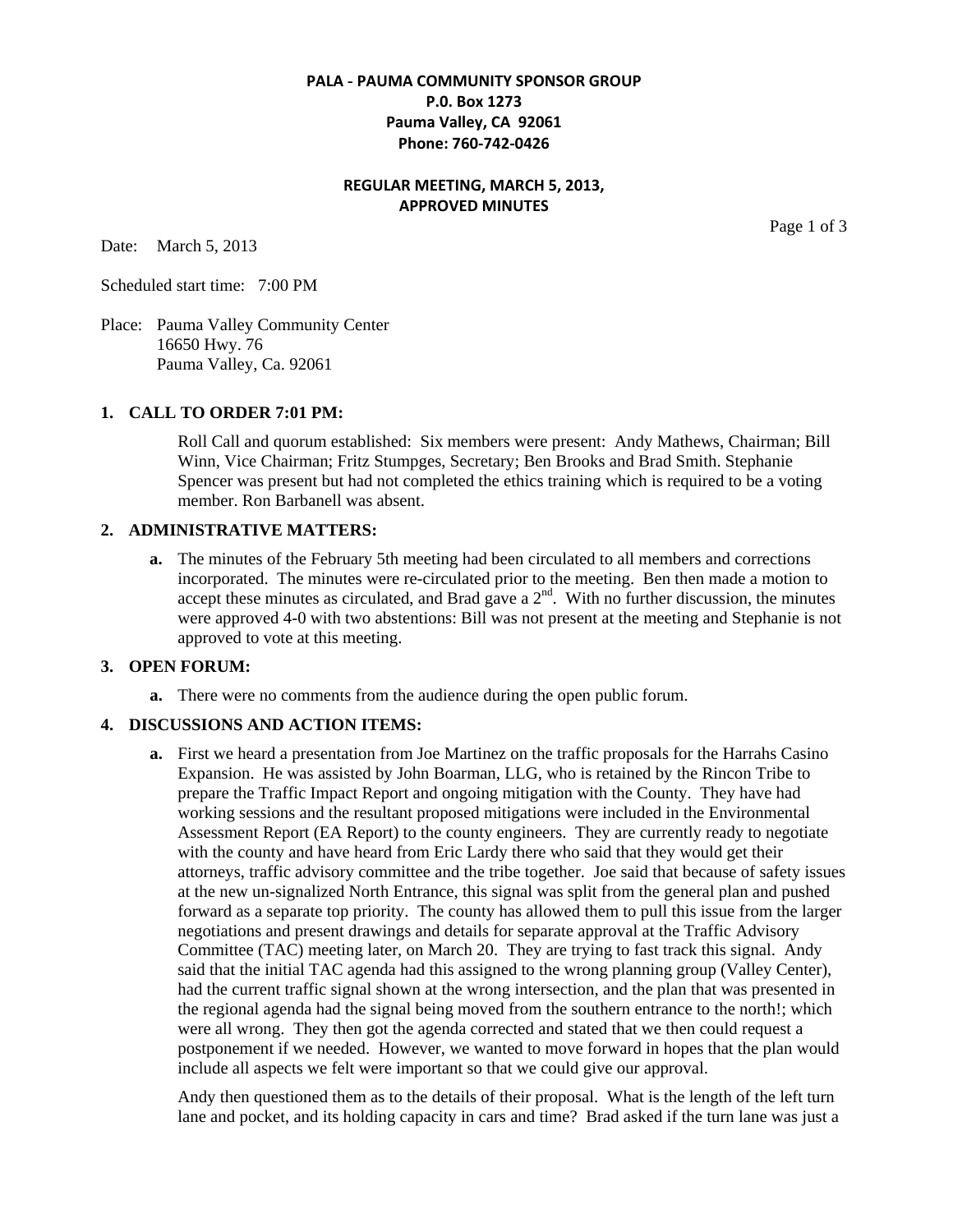striping issue? They said yes to which Brad asked if they had sufficient pavement for the 4 required lanes? They said that unfortunately they had not designed the intersection and did not have the detailed design with them. Fritz asked if it wasn't the southern signal where we had a major problem with the left turn lane being insufficient? This causes complete stopping of northbound traffic once the turn lane fills. This will be dealt with separately in the complete proposal; but Joe said that it would be addressed by having the police at special events and directing traffic to specific entrances. They said that they would be able to get the complete plans to us soon so that we could study the details. Brad concurred that we wanted these.

Secondly, we studied the traffic figures and couldn't understand them in relation to the Casino. How did they estimate the percentage of traffic at each entrance? Joe said that they used current traffic counts and added the proposed increase due to expansion. This clearly showed the need for the proposed northern signal. Brad stated our major concern was for unimpeded north-south traffic flow and to have sufficient turn pockets and signalization to prevent the filling of them. We must prevent the last car from sticking out into oncoming traffic and causing a major accident. Brad questioned anticipated traffic volumes. They stated that Hotel and Valet parking would use the south entrance and casino, dining, and special events primarily the northern entrance. Andy then questioned the internal circulation plans to direct traffic out of the site. They stated that primarily all traffic comes and goes from the same entrance due to limited access to cut across the site. There is a rear fire lane and an internal front bypass road which knowledgeable persons could take to avoid having to return to the main road just to go from hotel to casino parking.

Andy then questioned the use of the  $3<sup>rd</sup>$  and southernmost un-signalized entrance? They stated that this was a right turn only exit and had been there from the beginning of the casino. Andy questioned the wisdom and safety of having an additional un-signalized intersection on the highway. They stated that this is not part of the development plans. Andy then asked them to consider the safety of this uncontrolled entrance. Brad reiterated the complaints from citizens at the last meeting as to dangerous situations they had encountered there where cars were coming and going without their lights on and where people just walked dangerously across the highway.

Andy continued by stating that the Environmental Assessment Report released about June of 2012 and approved by the Tribe, talked about the new north entrance having 4 lanes into the casino. He stated that it was hard to see on their plans if it still did. That would be one left turn and one right turn lane outbound, and one right turn and one left turn lane inbound. They responded that there will currently only be one inbound lane and that the left turn traffic from the center turn lane would have to share this lane with inbound traffic from the right lane turn pocket. This would be controlled by the light. Andy again questioned why they had deviated from the agreed upon EA Report? They responded that the land that would be needed for the lane is now owned by the tribe as "fee" land and has not yet been approved to be brought into the tribes "trust" land. There was a lively discussion as to the need for this simultaneous free flowing right lane traffic but all agreed that it would be of benefit in special events; that it was a deviation from the agreed upon plan; and that it would be added someday in the future. Andy reiterated that this was not what DPW had assured him upon direct questioning and that this one factor alone was severe enough for us to express our disapproval of this current plan. After some discussion Andy made a motion that we object to the fact that the current design for the one inbound lane is not in conformance with the Environmental Assessment, DPW plans, and that it is not in the best interest of traffic flow into the casino especially at times of special events. Fritz gave a second. Joe told us that this would delay taking action to alleviate the current extreme safety problem there. We then voted 5-0-1 (one abstention) to have Andy formalize our disapproval of the current plan. Joe then asked if there would then be any way we could make this a two step process: to allow the current light planned to address the current safety and then later to add the other lane. Andy said that he felt that the County would likely accommodate them but that we needed to object here.